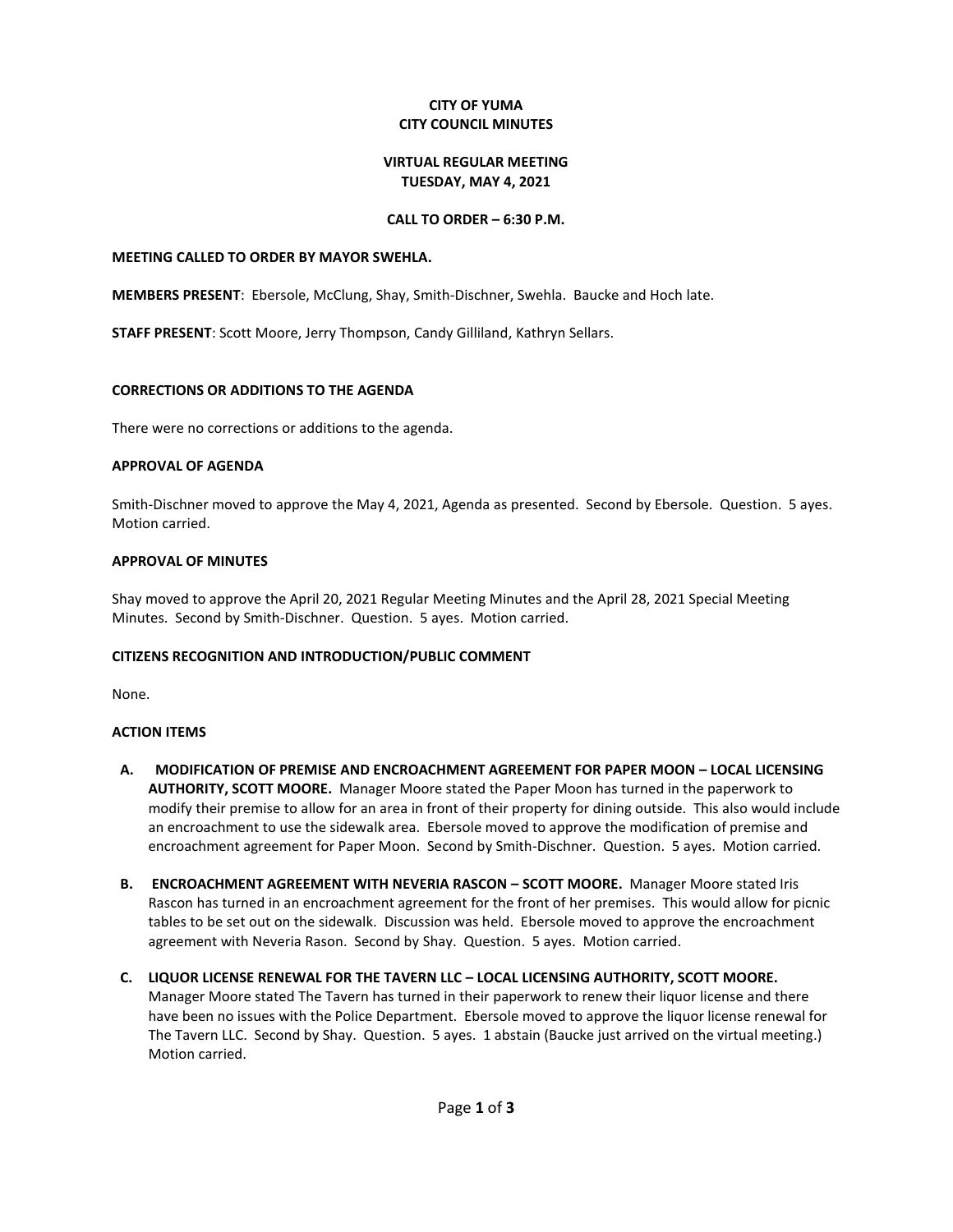- **D. STREET CLOSURE REQUEST FOR HOOPSTERS 3 ON 3 BASKETBALL TOURNAMENT – SCOTT MOORE.**  Manager Moore stated the Yuma Hoopsters have requested the closure of Park Avenue on the south side of the City Park. They are having a 3 on 3 basketball tournament from 6:30 A.M to 8:00 P.M. on May 29. Shay moved to approve the street closure. Second by Baucke. Question. 6 ayes. Motion carried.
- **E. APPROVAL OF BILLS – SCOTT MOORE.** Manager Moore stated Council received an additional list of bills this afternoon. Discussion was held on the bills. Ebersole moved to approve the bills. Second by Shay. Question. 6 ayes. Motion carried.
- **F. PURCHASES IN EXCESS OF \$5,000 – SCOTT MOORE.** There were no purchases in excess of \$5,000.

## **ADDITIONAL BUSINESS**

None.

### **REPORTS**

### **CITY MANAGER, SCOTT MOORE**

Manager Moore stated Spring Clean Up was completed on Monday.

The trash truck had some damage and it is at the dealer, waiting for repair. We are using only one trash truck.

There have been several calls from customers that they have not received their utility bills. The Post Office explained to staff they are short staffed and some mail was sent to Denver first.

The vac truck was purchased.

Manager Moore reminded Council of the cornerstone ceremony on Friday.

### **CHIEF OF POLICE, JERRY THOMPSON**

None.

### **CITY COUNCIL REPORTS**

Ebersole

• Council Member Ebersole attended the Water/Wastewater Committee and Electrical Committee Meetings.

McClung

• Council Member McClung stated there was a Landfill Committee meeting. The scraper has broken down again. County personnel and County equipment will be used for opening up the cell for now. An equipment list was reviewed. There are only 2 to 5 years left on our existing cell and then we will have to move to a new cell.

### **EXECUTIVE SESSION**

**"To hold a conference with the City's attorney to receive legal advice on specific legal questions, pursuant to C.R.S. § 24-6-402 (b), regarding notice of claim."**

**"To determine positions relative to matters that may be subject to negotiations, develop a strategy for negotiations, and/or instruct negotiators, pursuant to C.R.S. § 24-6-402 (e), regarding sale of City property."**